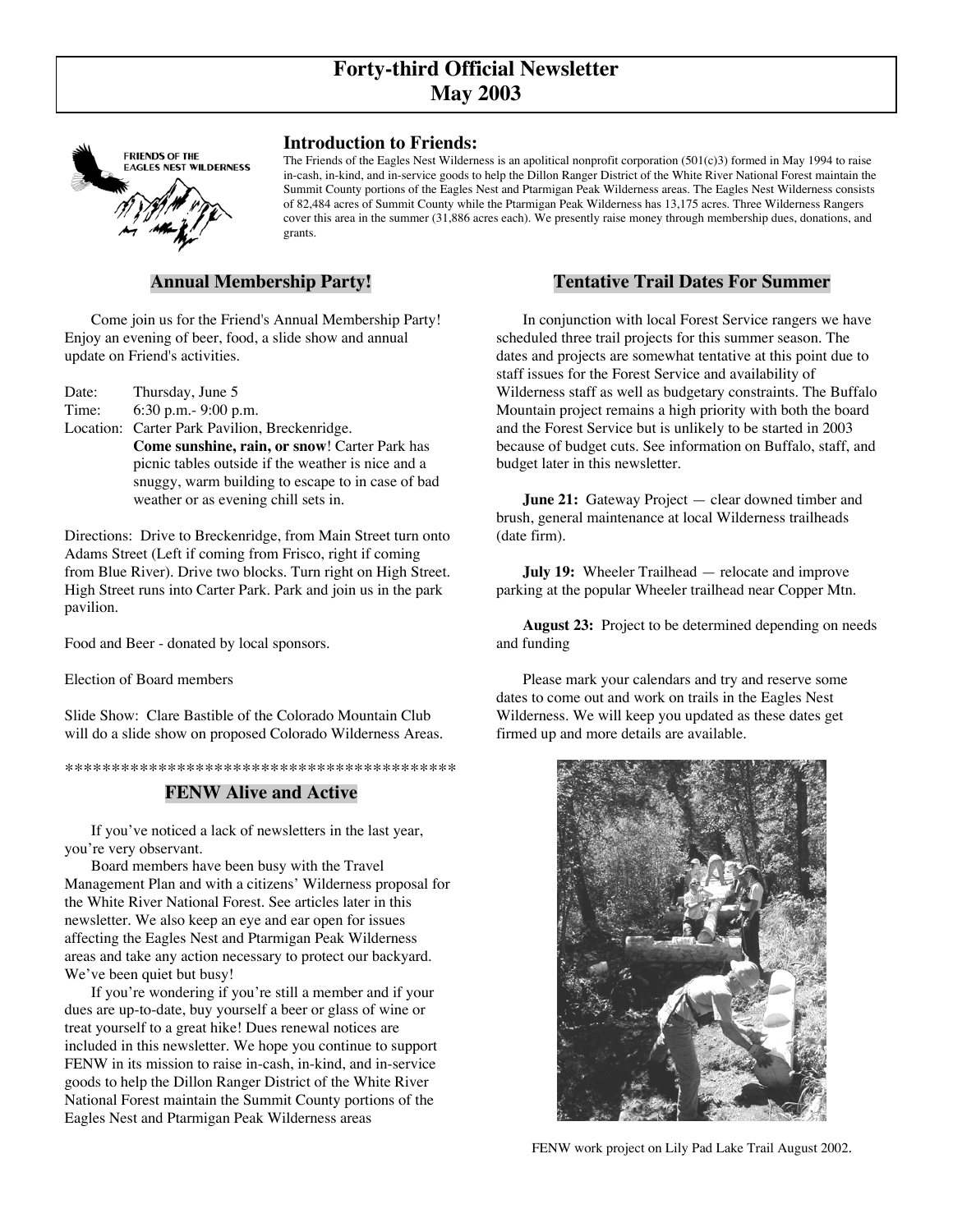## **A-Basin Employees Donate \$1,778**

In observation of Earth Day, Friends of the Eagles Nest Wilderness recognized and thanked Arapahoe Basin employees and management for their significant contributions to FENW which help support our great Wilderness.

"It's all about protecting what you think is important and what is right outside your own back door," said Alan Henceroth, Director of Mountain Operations at Arapahoe Basin and contributor to the fund.

Arapahoe Basin ski area employees have developed the employee-sponsored A-Basin Employee Environmental Fund. The ski area matches employee donations dollar for dollar up to \$1,000. Since its conception two years ago, this fund has donated \$1,778 to FENW. An equal amount has been donated to Continental Divide Land Trust.

On April 21, Alan Henceroth presented Currie Craven and Jim Anthony a three-foot long symbolic check. The duo then presented a framed certificate of appreciation to the employees for their contributions.

FENW will use the donations from A-Basin toward local wilderness education and trail reconstruction and maintenance projects.

A-Basin wants to set an example in Summit County. Henceroth challenged other businesses to start similar programs.

A hearty thank you to A-Basin employees and management!



Alan Henceroth, Jim Anthony, and Currie Craven on April 21 \*\*\*\*\*\*\*\*\*\*\*\*\*\*\*\*\*\*\*\*\*\*\*\*\*\*\*\*\*\*\*\*\*\*\*\*\*\*\*\*\*\*\*\*\*\*\*\*\*\*

## **Mud Season Hiking**

With the snow now melting faster than it accumulates, trails are re-appearing. When hiking, please remember to GET MUDDY!

To preserve our trails and prevent them from becoming bigger, muddier messes, please practice a few skills.

Walk through the mud or around it on the snow instead of on the trail edges. Walking around kills vegetation and widens the trail. Wear water-proofed boots and gaiters and bring extra socks. If the mud is sinky, gooey, turn around and return after the trail dries.

### **Wilderness Staff Information**

by Jimmy Gaudry

The East Zone Wilderness Ranger Staff will consist of Cindy Ebbert, Lisa Smith, and Jimmy Gaudry. We will also be given much assistance from the East Zone Wilderness Trails Crew led by Don Dressler and a seasonal Wilderness Trails crew member based out of the Dillon office. [*editor's note: the East Zone consists of Holy Cross, Eagles Nest, and Ptarmigan Peak Wilderness areas.]*

**Cindy Ebbert** is returning to Dillon for her fifth season. We are grateful to have her back as she brings a wealth of knowledge with her that only a seasoned ranger can have. She will be the only Wilderness Ranger dedicated to the Ptarmigan Peak Area and the Dillon side of the Eagles Nest.

**Lisa Smith** is returning for her fourth season. She brings to the program a broad field level knowledge of the Wilderness Areas on the East Zone of the White River. She has worked as a Wilderness Ranger in the Holy Cross, Eagles Nest, and Ptarmigan Peak areas and worked out of both the Eagle and Dillon Ranger districts. Although she will continue to reside in Summit County she will be based out of the Holy Cross office. After this season she will have seen more terrain than any other Wilderness Ranger working here.

A few of the benefits Lisa and Cindy provide us with is experience and training in Wilderness Management, law enforcement, environmental education, and wildland firefighting. All of these skills allow them to contribute to the White River National Forest East Zone Wilderness Program. It's a great asset to the Wilderness to have them both working in our local areas.

**Jimmy Gaudry** will be back for his eighth season in Dillon. He will be working in the Holy Cross, Eagles Nest, and Ptarmigan Peak areas. In addition to his work here, he continues to participate in the [Forest] Chief's Wilderness Advisory Group as the Region 2 representative. They are presently working to provide the Chief of the Forest Service with an accurate picture of what is needed to get the ground level work in Wilderness accomplished.

## \*\*\*\*\*\*\*\*\*\*\*\*\*\*\*\*\*\*\*\*\*\*\*\*\*\*\*\*\*\*\*\*\*\*\*\*\*\*\*\*\*\*\*\*\*\*\*\*\*\* **Elk Calving During May and June**

Elk and deer will be dropping their calves and fawns in the next two months. With little ones in tow and trying to recover from a long winter, elk and deer are both more vulnerable to disturbances by humans and dogs. Please Keep Your Dogs On Leash to avoid unnecessary stress to our resident ungulates and their newborns.

## \*\*\*\*\*\*\*\*\*\*\*\*\*\*\*\*\*\*\*\*\*\*\*\*\*\*\*\*\*\*\*\*\*\*\*\*\*\*\*\*\*\*\*\*\*\*\*\*\*\* **Trail Maintenance Reports Requested**

As spring blossoms and you start venturing farther into our Wilderness areas, please report any trail problems such as erosion or downed trees to either Jimmy Gaudry, 262-3452 or Jonathan Kriegel, 262-2399. Your input will be used to plan the Gateways project on June 21.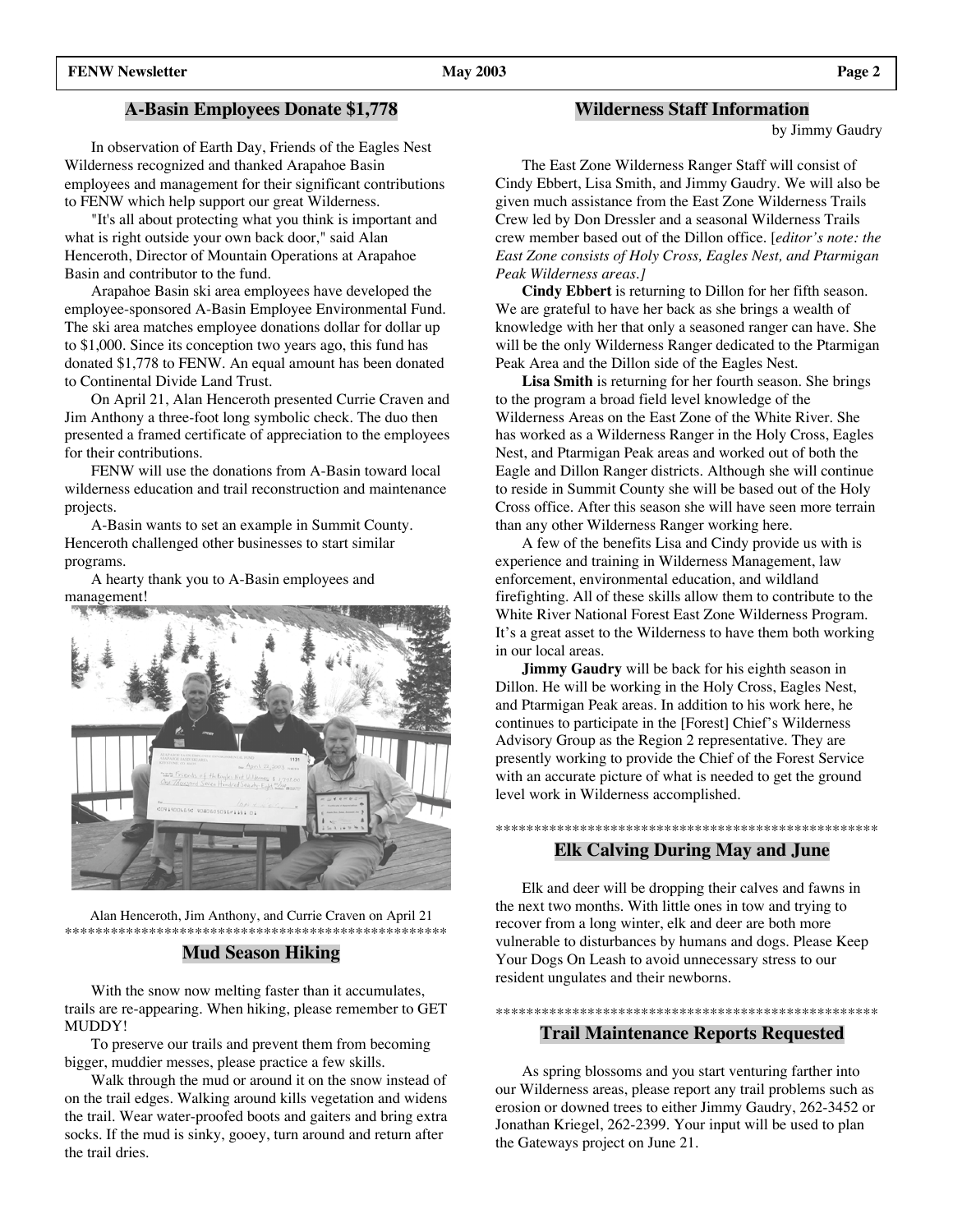## **A Short (?) Note from the Prez O' the Board**

by Currie Craven

Wintry April greetings. I hope this finds you and yours well and none too sore from all the drought-inspired snow shoveling. Personally, it will be along time before I grouse about too much snow or rain. Everyone I've engaged in conversation about weather is apparently unanimous, a return to the blessings of afternoon rain showers, abundant wildflowers, the opportunity to build a campfire (where permitted and consistent with Leave No Trace), and the experience of vistas free of forest fire smoke and smell will be essential to the joys of summer as we know and love it.

## Stewardship and Volunteer Opportunities

As in days of yore, real winter inspires us to seek warmer climes and perhaps a bit of sand between one's toes. Well and good. Travel safe and happy. Upon your return, please consider opportunities for active stewardship of our local Wilderness Areas. Given the great snow, great avalanches will no doubt have deposited great debris along some of our favorite trails. Please see the notes about volunteer projects and mark your calendars accordingly. We will be challenged to provide plenty of willing hands and strong backs to this year's trail clearing efforts. I encourage all of you to become aware of other challenges.

Our able and talented Forest Service land managers tell the Board that FENW may be of considerable help by revisiting the counting of noses. This is fairly easy, and does not involve detailed public contact. Funding for our friends in the Wilderness Ranger line of work is in part dependant upon those with the power of fiscal disbursement having accurate usage figures upon which to allocate resources (dollars and people). Early in the history of FENW, we did participate in social monitoring. As the data was collected, it was difficult to determine where it finally landed, and to what use it was employed. I understand Congress (and therefore Forest Service decision makers) now expresses interest in more fully understanding how many hiking boots, hooves, and paws actually travel our trails and enter our Wilderness.

Some long time members remember our social monitoring efforts. If this volunteer opportunity does appear on the radar scope and individuals participate, please know I have been assured the information will be considered beyond useful in making the case for a responsible level of ranger presence and essential trail crew staffing.

### Funding Issues

Once again, allocations from those who control the purse strings of the Forest Service are not sufficient to adequately maintain our public lands, locally, regionally, and nationally. Please take time to consider this as a priority for concerned lovers of the lands and communicate your concern to our elected representatives. I have been fortunate to be able to have met with our Congressman, Mark Udall, on a few occasions recently. I have informed Mark of our organization's concerns regarding funding levels for Wilderness programs in general and for the abysmal level of funding which reaches the Dillon Ranger District. If the

system for allocating funds were tweaked even slightly, some of the fee dollars generated on the District that goes directly to the Treasury [*editor's note: think ski area fees in particular*] could go along way to properly administrating National Forest System lands here in Summit County.

One possible form of assistance FENW can render will be discussed at our annual General Membership Meeting and Party and will be touched on below. Please see specifics regarding this gala event earlier in this newsletter.

#### Wilderness Additions Update

You fine members of FENW did endorse the Board's active participation in the Forest Plan Revision Process. Part of this effort led us to become involved with a loose association known as the White River Conservation Coalition. Formation of this Coalition was precipitated by requests for input from Congressmen representing communities and citizens near the White River National Forest. Please see the update on this Wilderness Proposal penned by our own Jonathan Kriegel in this newsletter. Check out the link to the Aspen Wilderness Workshop and further information on this exciting proposal. Being a lover of aspen forests, I can't wait to have the chance to go hike areas such as the East Willow parcel. This is an example of a needed addition to the Wilderness Preservation System as underrepresented vegetation type and critical connectivity between core habitat areas linking the White River and Gunnison National Forests.

#### Wilderness Stewardship Network

One of FENW's primary tenets has been to promote active stewardship of our Wilderness Areas and if given the opportunity, assist similar organizations become a reality. I was invited to participate in a Forest Service Region 2-wide "steering committee" and help explore possibilities to establish a network of volunteer organizations dedicated to precisely this. The Wilderness Stewardship Network (WSN) has met at the Regional Office (RO) in metro Denver, and Durango. Participating organizations include; Indian Peaks Wilderness Alliance, Poudre Wilderness Volunteers, the Cloud Peak Chapter of Wilderness Watch, the San Juan Mountains Association, the Friends of the Mt. Zirkel Wilderness, and Black Hills Parks and Forest Association, and FENW. WSN is actively seeking an executive director to organize, write grants, and coordinate outreach efforts to encourage Wilderness stewardship across the USFS Region 2 (Colorado, Wyoming, South Dakota, Kansas, and Nebraska).

This could be precedent setting across the entire National Forest system. One potential boost for organizing will be the  $40<sup>th</sup>$  anniversary of the Wilderness Act and celebrations in Washington, DC and Denver next year. A theme of these celebrations will be volunteerism, and participants will be scheduled to make forays into the hinterlands and see the positive effect of volunteer efforts such as ours.

Many issues are still being sorted out regarding this new entity. The next meeting of the WSN steering committee is on May 19 in Aspen during the Wilderness Ranger Training Academy.

(cont'd on page 4)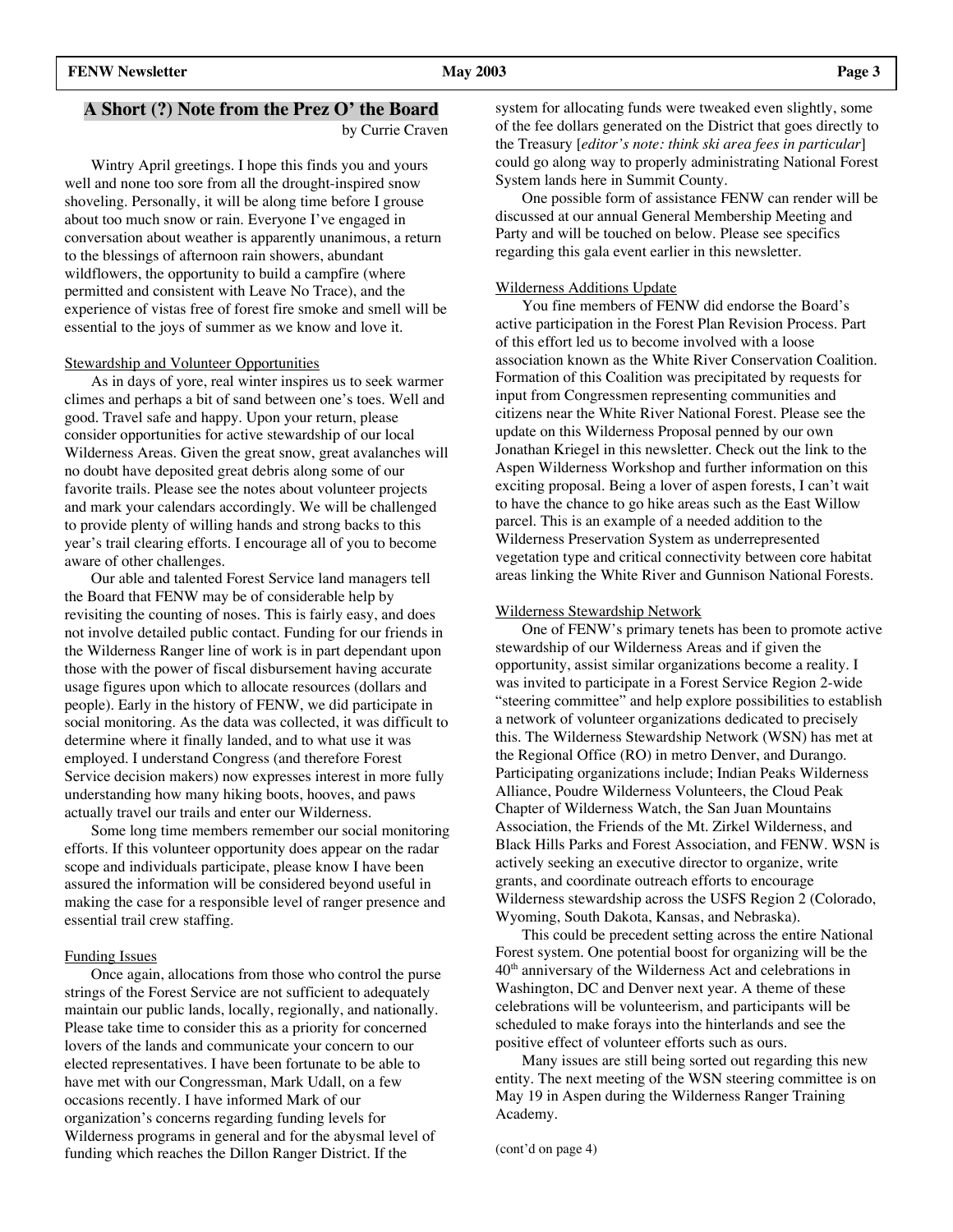## **FENW Newsletter May 2003 Page 4**

(cont'd from page 3)

#### Board Members Needed

Please check out the rest of our extensive happenings provided elsewhere and in more enjoyable form in this keepsake edition of the FENW newsletter. Plan on continuing your tradition of volunteers without equal during our trail projects, social monitoring, Act II, and, if you feel so moved and inspired, consider joining the Board of Directors. We are a fun loving bunch and could use some good people to help get even more done for the preservation of Wilderness, the enduring soul of America.

See you on the trail, and at the annual "Wilderbash" on June 5.

#### Currie



Buffalo Mountain from Gore Range Trail in April

## **Buffalo Mountain Trail Project Update**

by Anne Robinson

Buffalo Mountain is probably the most recognized mountain in the county. Many people are motivated to hike up the deeply eroded, braided paths to the top. In some places there are up to five concurrent trails and waist-deep gullies caused by hikers.

This summer, for two weeks, a forest service trail crew will work rehabilitating the trail. Some of the multiple trails will be eliminated. Drainage will be improved on the existing trails.

This summer's trail project will be part of a much larger long-term project to improve the Buffalo Mountain trail. The forest service is having wildlife biologists, a high alpine trail specialist and others contribute toward an overall plan to reroute and rehabilitate the trail to reduce the harm currently being done to the environment. By the end of the summer the Forest Service expects to have a comprehensive plan ready. FENW may be able to contribute to the project through volunteer trail projects and working on sources of funding.

The larger long-term project will reroute the trail more into the trees and include switchbacks to be more hiker and environmentally friendly.

## **Update On Colorado Wilderness Proposal**

by Jonathan Kriegel

FENW has been extensively involved with a broad coalition of local environmental and recreational groups to promote a proposal for several new Wilderness areas in Colorado. This work has resulted in a Citizens 2003 White River Proposal which was released at a press conference at Two Rivers Park in Glenwood Springs on April 21, 2003. The proposal can be viewed at

www.aspenwildernessworkshop.org/future.html. Also feel free to contact Jonathan Kriegel for copies or further information.

The proposal names 26 new or additions to existing areas (750,000 acres) for consideration by Congress for inclusion in the Wilderness system in Colorado. All of the suggested areas meet Federal criteria for Wilderness designation and were specifically selected for their value as wildlife habitat. One of the priorities of the proposal was to add a variety of different habitats at different elevations to our Wilderness system.

In Summit County, Acorn Creek and Ute Pass are proposed as additions to the Ptarmigan Peak Wilderness. These areas were also recommended in our earlier Forest Plan Revision comments which were adopted in the final revision. Of potential interest to many of our members, the Citizens Proposal nominated Spraddle Creek as an addition to the Eagles Nest Wilderness. Spraddle Creek is a popular ski touring destination in the vicinity of Eiseman Hut just outside of Vail.

Press release packets have been sent to our state Congressional and Senate representatives. It is our hope that our legislators will use this proposal as an aid in advocating for more Wilderness in Colorado and Summit County.

## \*\*\*\*\*\*\*\*\*\*\*\*\*\*\*\*\*\*\*\*\*\*\*\*\*\*\*\*\*\*\*\*\*\*\*\*\*\*\*\*\*\*\*\*\*\*\*\*\* **Changes at Dillon Ranger District**

Last January, changes happened quickly at the Dillon Ranger District office. First Jamie Connell, District Ranger, accepted a position as Field Manager of the BLM's Glenwood Field office. This position is roughly equivalent to the White River National Forest Supervisor (Martha Ketelle). Jamie left in mid-January.

Rick Newton came on board in early March as acting district ranger until Jamie's permanent replacement can be found. Rick has been district ranger in Leadville Ranger District and is now commuting to work in Summit County.

Next Angela Glenn left for a job with the National Park Service in Denver. Angela had taken care of campgrounds, non-wilderness trails, and outfitter/guide and special use permits. In the interim, Penny Wu, who oversees the recreation program for both the BLM and Forest Service in Dolores, is spending March through May helping out.

Sue Miller, snow ranger, and Tom Healy, law enforcement officer, left in May for positions with Pike Ranger District in Colorado Springs.

Replacements for all are in process.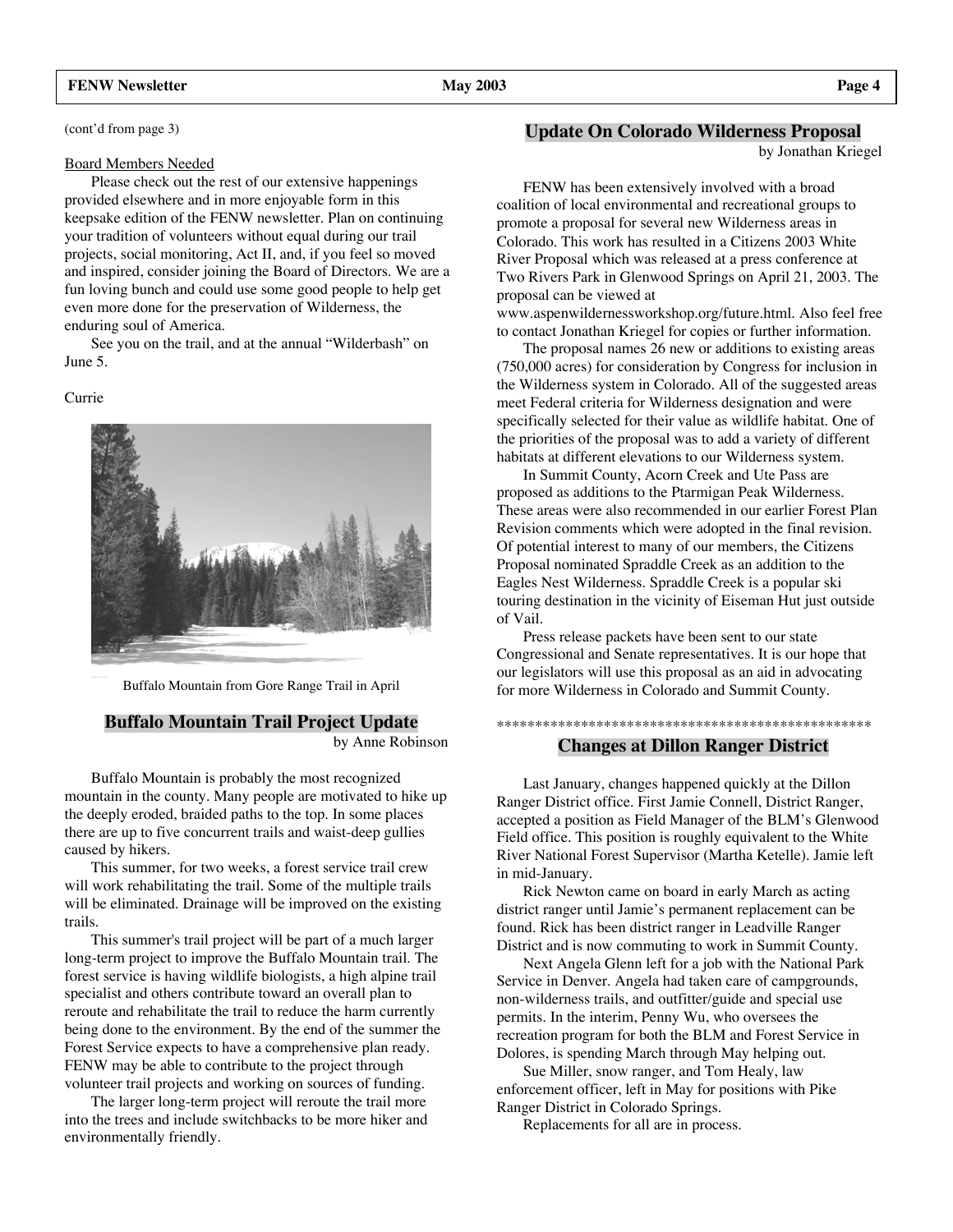

Wilderness Portal sign on North Willow Creek Trail on April 13. Just one week earlier, the snow was just below "River" on the sign.

## **Board Members and Helpful Hands Needed**

Since the last newsletter in May 2002, two Board members have resigned and two have returned.

Treasurer Liz Bidinotto resigned at the end of 2002 due to personal reasons. Thanks, Liz, for your help!

Long-time Board member Carol Padlick also resigned. She is very active in Canine Partners of the Rockies, which trains service dogs for people with disabilities other than blindness. She and her husband will be moving to Salida in a year or so. Carol still helps FENW whenever possible, especially in the grant proposal writing arena. Many thanks to Carol for her years of helping FENW.

Luckily Jim Anthony, former treasurer and newsletter editor, returned from about a five year sojourn in San Francisco and Hawaii (must be tough!). Jim has resumed his previous role as treasurer. Welcome back, Jim!

Maryann Gaug, former newsletter editor and secretary also returned. She's been active behind the scenes making sure the interpretive poster and bulletin board projects reached completion.

FENW currently has five active Board members. Our bylaws allow for nine total. Additional Board members are needed to help with projects and to share the workload. More people mean less work per person and will allow FENW to accomplish more than we already are.

Helping hands are also needed. Carol Padlick is a good example. If you don't have time to be a Board member with monthly meetings and regular tasks, please consider helping out within an area of your expertise.

The Board would like to update FENW's traveling poster board, scope out some ideas on Wilderness education and awareness, etc.

If you're interested in helping in any way, please contact Currie at 453-9056 or Jonathan at 262-2399.

\*\*\*\*\*\*\*\*\*\*\*\*\*\*\*\*\*\*\*\*\*\*\*\*\*\*\*\*\*\*\*\*\*\*\*\*\*\*\*\*\*\*\*\*\*\*\*\*\*\*

## **Permits Required in Holy Cross and Maroon-Bells Snowmass Wilderness Areas**

Starting June 1, 2003, wilderness use permits will be required year-round for all use in both the Holy Cross and Maroon-Bells Snowmass Wilderness areas.

The self-issued permits are free and unlimited and can be obtained at any official trailhead or certain Forest Service offices (not Dillon). One copy is dropped at the trailhead box while the other stays with the person or group.

One person in each group will be required to carry a permit. Locals who frequently use the same trailhead in the Holy Cross may obtain a monthly permit.

Why a permit system? Monitoring wilderness status is mandated by the Wilderness Act of 1964. It's no secret that the Forest Service does not have adequate use data. In order to protect and preserve the Wilderness, managers such as Beth Boyst (East Zone Wilderness manager) need accurate and reliable data upon which to base decisions.

The purpose of the permit is to (1) obtain accurate wilderness visitor use data and (2) to educate visitors. The Forest Service is expecting a high level of cooperation and compliance. For those not so inclined, lack of a permit could result in a fine.

The information to be filled out on the permit includes begin and end dates, entry/exit points, destination/camp locations, group leader's name and zip code, number of people, livestock, and dogs. Outfitters, educational groups, and clubs have an additional box to fill out.

The back of the permit that stays with the person contains the regulations specific to the particular Wilderness area.

Several drainages in both Wilderness areas are crowded during peak periods. The data gathered from the permits will be used to evaluate impacts from recreation and help determine which management strategies to implement, if any.

The permit system is also in effect in the Cloud Peak Wilderness in Wyoming. A modified version may also start in Lost Creek and Mt. Evans Wilderness areas. The Indian Peaks Wilderness area near Boulder has had a permit system since the mid-80s.

Beginning in a few wilderness areas, the permit system will eventually (goal is 2005) be implemented in all wilderness areas in Region 2, which includes Colorado, Wyoming, South Dakota, and Nebraska. \*\*\*\*\*\*\*\*\*\*\*\*\*\*\*\*\*\*\*\*\*\*\*\*\*\*\*\*\*\*\*\*\*\*\*\*\*\*\*\*\*\*\*\*\*\*\*\*\*\*

## **Forest Service Budget Tidbits**

by Maryann Gaug

The bottom line is that the Forest Service budget doesn't vary much from year to year, meaning no adjustment for inflation (or raises). From 1992-2002, the budget is down 52% in terms of real dollars inflated to 2002 dollars.

The White River is the most heavily used recreation area in the US but the recreation budget receives less money than timber. Congress does not fund recreation.

We can really help by volunteering, adopting trailheads, and finding grant opportunities and obtaining grants or other funding. (from a longer article that didn't fit!)